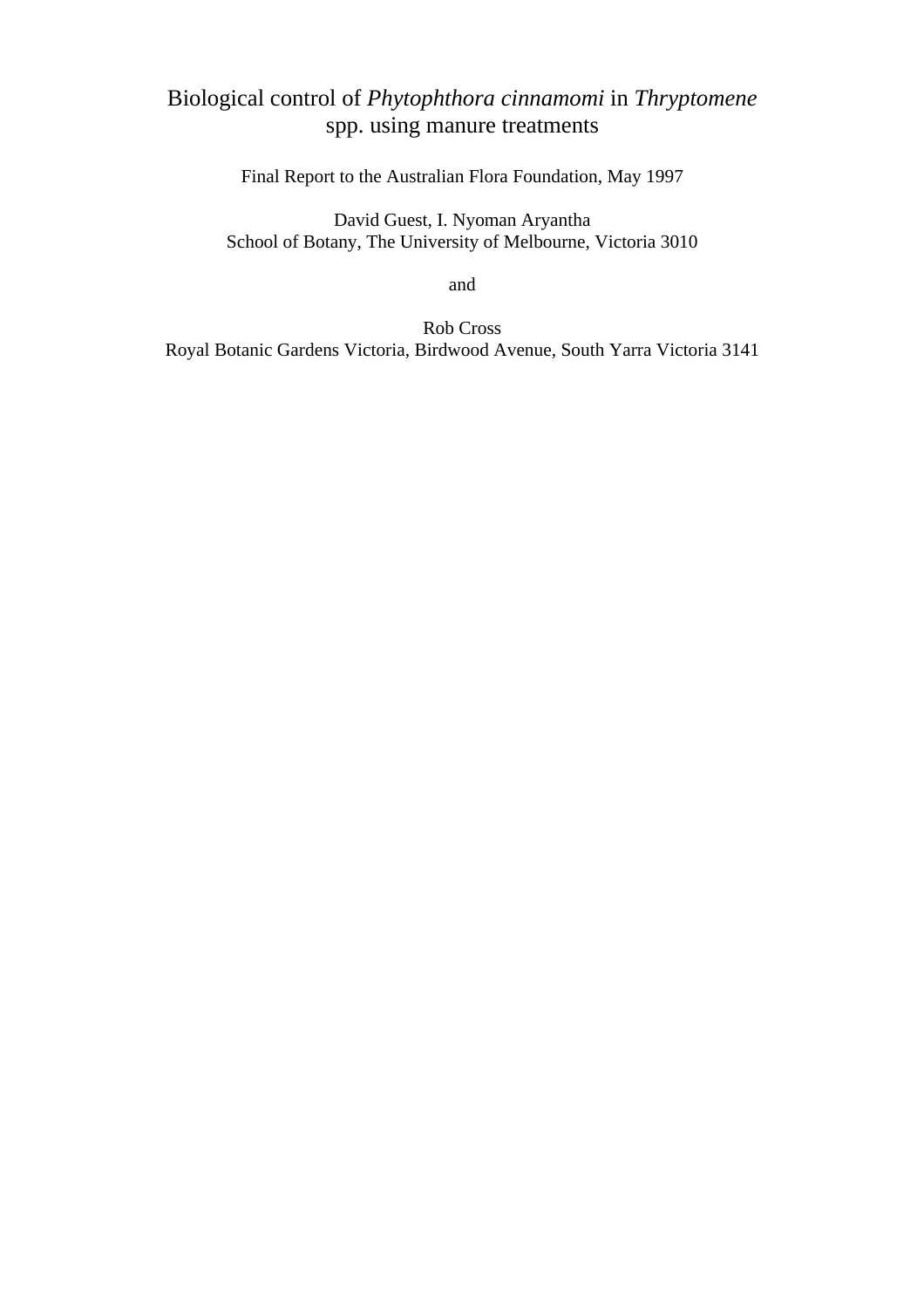### **Summary**

Results from this project clearly demonstrate that antagonists can reduce *Phytophthora cinnamomi* dieback severity in *Thryptomene calycina* in the field as it can in glasshouse pot trials. The addition of compost or compost with antagonists significantly reduces the rate of infection, reduces *Phytophthora cinnamomi* in the soil, and promotes the growth of *Thryptomene calycina.* 

Phosphonate was shown to protect *Thryptomene calycina, Banksia grandis* and *Banksia spinulosa* against *Phytophthora cinnamomi* in the field. It significantly reduced symptom severity and plant deaths due to *Phytophthora cinnamomi* without affecting pathogen survival or plant vigour.

Previous studies had shown that compost containing chicken manure was found to be the most effective compost for eliminating *Phytophthora cinnamomi,* and although this material was suitable for *Thryptomene calycina,* the phosphorous concentration in the compost was toxic for *Banksia grandis* and *Banksia spinulosa,* negating any beneficial effects of antagonists. Further investigations are proposed to determine suitable composts for use with phosphorus-sensitive plants like *Banksia.*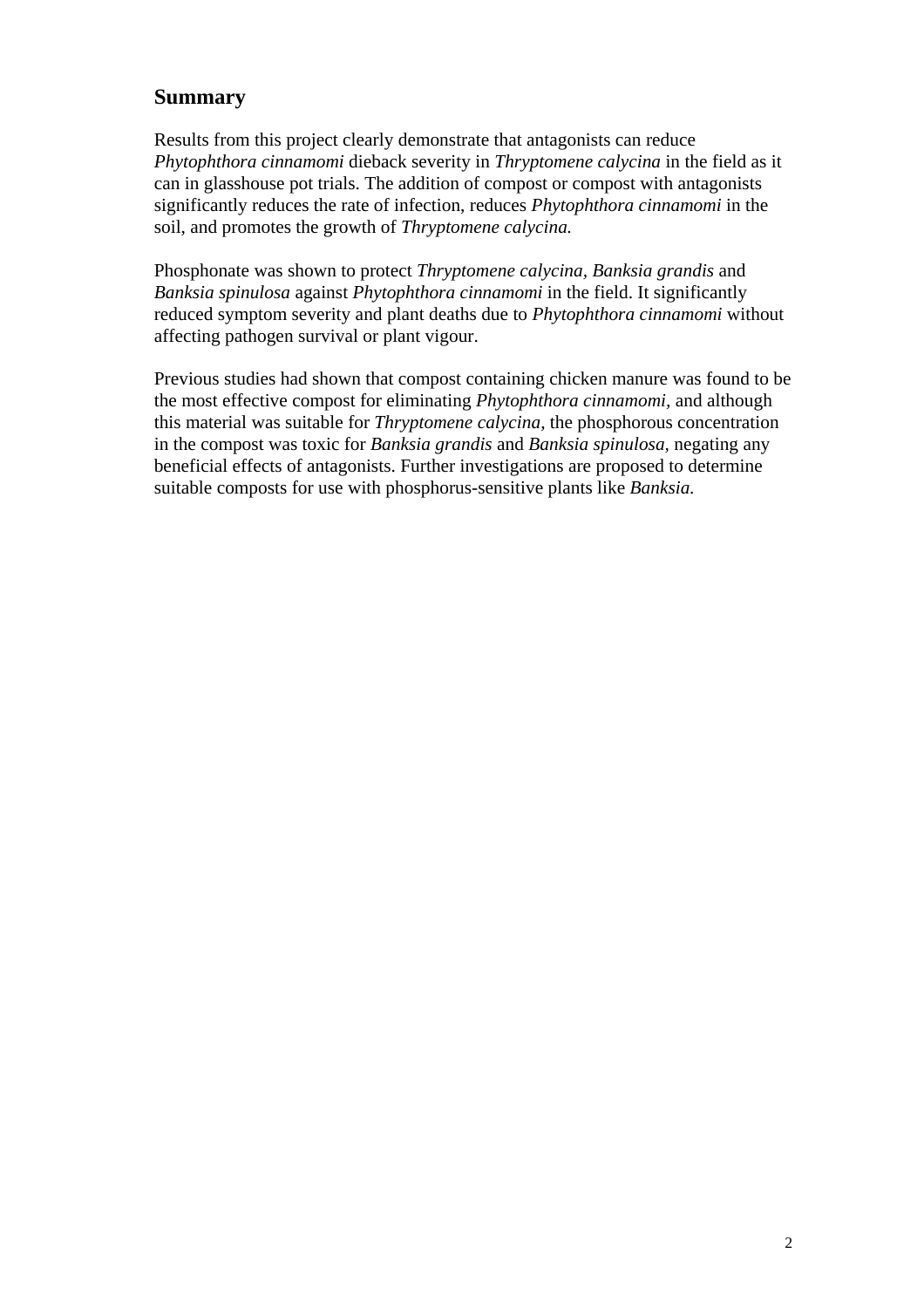### **Objective**

To increase the survival rates of *Phytophthora cinnamomi* sensitive plants in the Royal Botanic Gardens, Cranbourne using organic soil amendments including antagonistic microorganisms.

### Background

The control of *Phytophthora* in locations such as the Royal Botanic Gardens Cranbourne is essential to prevent restrictions on the range of plant taxa that can be grown. Chemical treatment with phosphonate has been successful in controlling *Phytophthora* in native forests in Western Australia (Komorek & Shearer, 1995), and in commercial plantations of crops such as avocado (Guest, Pegg & Whiley, 1995). Another approach has been investigated with success by the School of Botany at The University of Melbourne using antagonistic microorganisms to eliminate *Phytophthora cinnamomi* from infected pots. The current project has been designed to determine the effectiveness *of* antagonistic microorganisms in reducing the effect *of Phytophthora cinnamomi* on susceptible plants in field situations.

Results from stage one of the field trial did not unambiguously confirm the results of the glasshouse trials, that showed significant protection of *Thryptomene calycina* against *Phytophthora cinnamomi* dieback, following the addition of antagonistic microorganisms. Although the addition of the antagonist to the field plots did appear to decrease the death rate for *Banksia spinulosa* and *Thryptomene calycina,* it did not significantly improve the survival of *Banksia grandis.* The inconsistent results may have been a reflection of the limited time one season gives for the antagonists to have an effect on the pathogen, and the trial was extended over a second season using twice the number of new plants in each of the original plots.

Results from the extended trial showed phosphonate consistently reduced the number of deaths for all three species *Thryptomene calycina, Banksia grandis* and *Banksia spinulosa* over the two seasons. However, although antagonists by themselves reduced deaths for *Banksia spinulosa* and *Thryptomene calycina* in stage one of the trial, in stage two none of the antagonist or compost treatments reduced the rate of plant death. In addition, plant survival in the control plots of the *Banksia grandis* and *Banksia spinulosa* was higher than for the antagonist, compost/antagonist or compost treatments in stage two of the trial even though *Phytophthora cinnamomi* was still detected in these control plots. It is impossible to explain these results because of two confounding effects. Firstly, the unintentional bias introduced because of the unpredictable unevenness of the trial site in terms of such factors as pathogen distribution, and drainage. Secondly, the need for hand watering due to the extremely dry summer and autumn of the second season of the trial which makes comparison of the two seasons difficult.

An additional trial, taking into account what was learnt from the first trial was set up using *Thryptomene calycina* only. In this trial a different compost was used, and it was set up in a section of the original trial area where soil conditions and *Phytophthora cinnamomi* distribution were more even. Also, this trial was set up in autumn rather than spring.

The results from the additional *Thryptomene calycina* trial are presented here.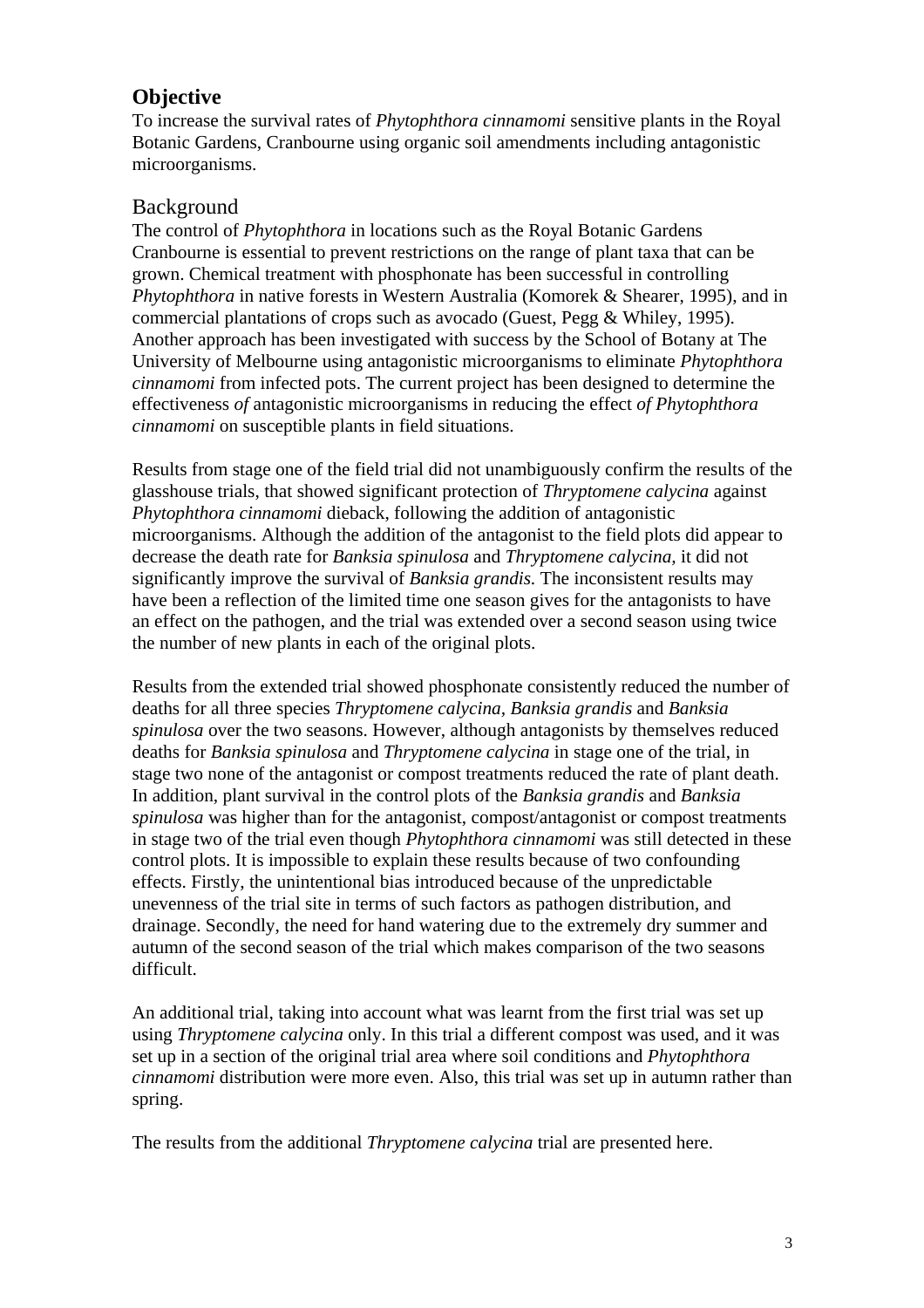### **Participants**

*University of Melbourne*  Dr David Guest, Senior Lecturer Dr Gretna Weste, Senior Associate Nyoman Aryantha, PhD student Teresa Mitakakis, Research Assistant

*Royal Botanic Gardens*  Rob Cross, Horticultural Research Officer Staff of the Royal Botanic Gardens, Cranbourne

### **Locations**

Research Area of the Royal Botanic Gardens, Cranbourne School of Botany, The University of Melbourne

# **Methods**

#### **1. Additional Thryptomene trial**

Using the knowledge built up from stage one of the main trial, an additional trial using *Thryptomene calycina* only was set up in a section of the special collections area where soil conditions, including the presence of *Phytophthora cinnamomi,* were found to be more uniform. This trial was set up as for stage two of the main trial (see Methods 1) with the following modifications:

trial set up in autumn (May) rather than spring or summer;

commercial compost (chicken manure compost, Attunga Garden Products Pty Ltd, Reservoir, Victoria) was used instead *of* a composted mixture of chipped prunings and chicken manure; ten replicate plots, each with five plants were used.

#### **2. Testing for phosphonate tolerance and effectiveness of phosphonate in protecting plant from** *Phytophthora cinnamomi*

Phosphonate (PO<sub>3</sub>) stock solution was prepared by adding 600 g  $H_3P0_3$  to 1.0 1 deionised water and adjusting the pH to 6 using KOH. Pots infected with *Phytophthora cinnamomi,* and planted with *Thryptomene calycina, Banksia grandis*  or *Banksia spinulosa* were dipped briefly into one of four concentratrions of  $PO_3$  (0, 1, 2.5 and 5 g/1) made from the stock solution. The five replicates for each treatment were grown in the glasshouse, and plant deaths recorded.

#### **3. Phosphorus toxicity on** *Banksia spinulosa*

*Banksia spinulosa* was planted into sieved washed river sand combined with 2.5, 5, 10, and 15% (v/v) Munro chicken manure compost. Five replicates for each treatment were made. Phosphorus levels for each treatment were established using the method of Bray & Kurtz (1945), and plant deaths were recorded.

#### **4. Measuring available phosphorus in the soil**

Available phosphorous was measured in samples taken from all composted plots, and the control plots without compost of *Banksia spinulosa.* The testing was done by Pivot using the Colwell Phosphorus method.

#### **Results**

1. **Additional** *Thryptomene* **trial**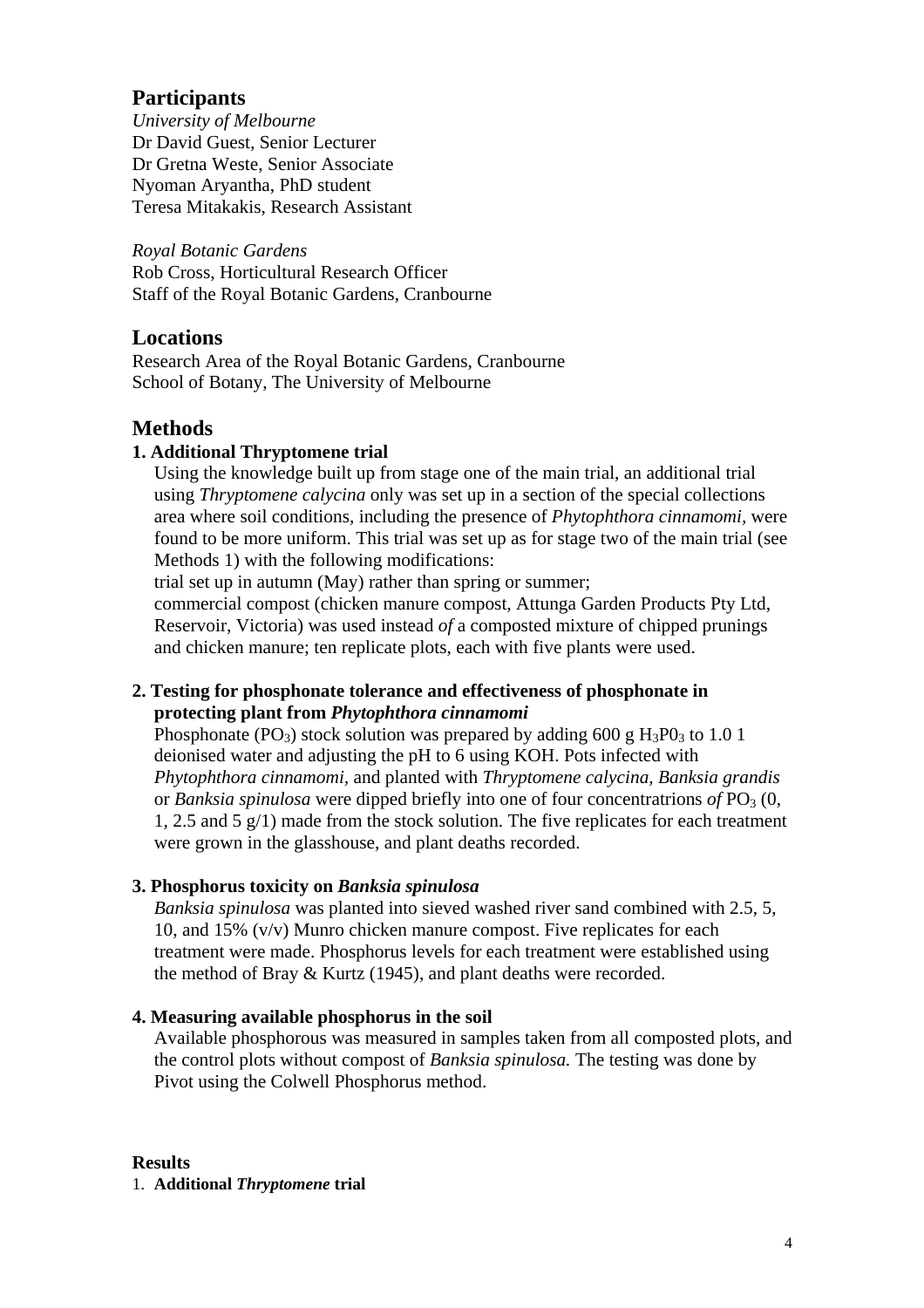The results from the additional *Thryptomene calycina* trial very clearly demonstrate that antagonists are able to significantly (chi square test) reduce plant death rates in field situations for species that are susceptible to *Phytophthora.* Also, the antagonist/compost combination, and compost by itself were able to significantly reduce plant deaths (Figure 1).

**Figure 1**: Number of plant deaths over 10 months of *Thryptomene calycina* for additional *Thryptomene* trial

Importantly, compost either by itself or in combination with antagonists, was able to reduce pathogen survival in the soil. These combinations have a distinct advantage over phosphonate which is able to protect the plant from the pathogen, but does not reduce the level of the pathogen in the soil (Figure 2).



**Figure** *2***:** *Phytophthora cinnamomi* isolation over 6 months of the additional *Thryptomene* trial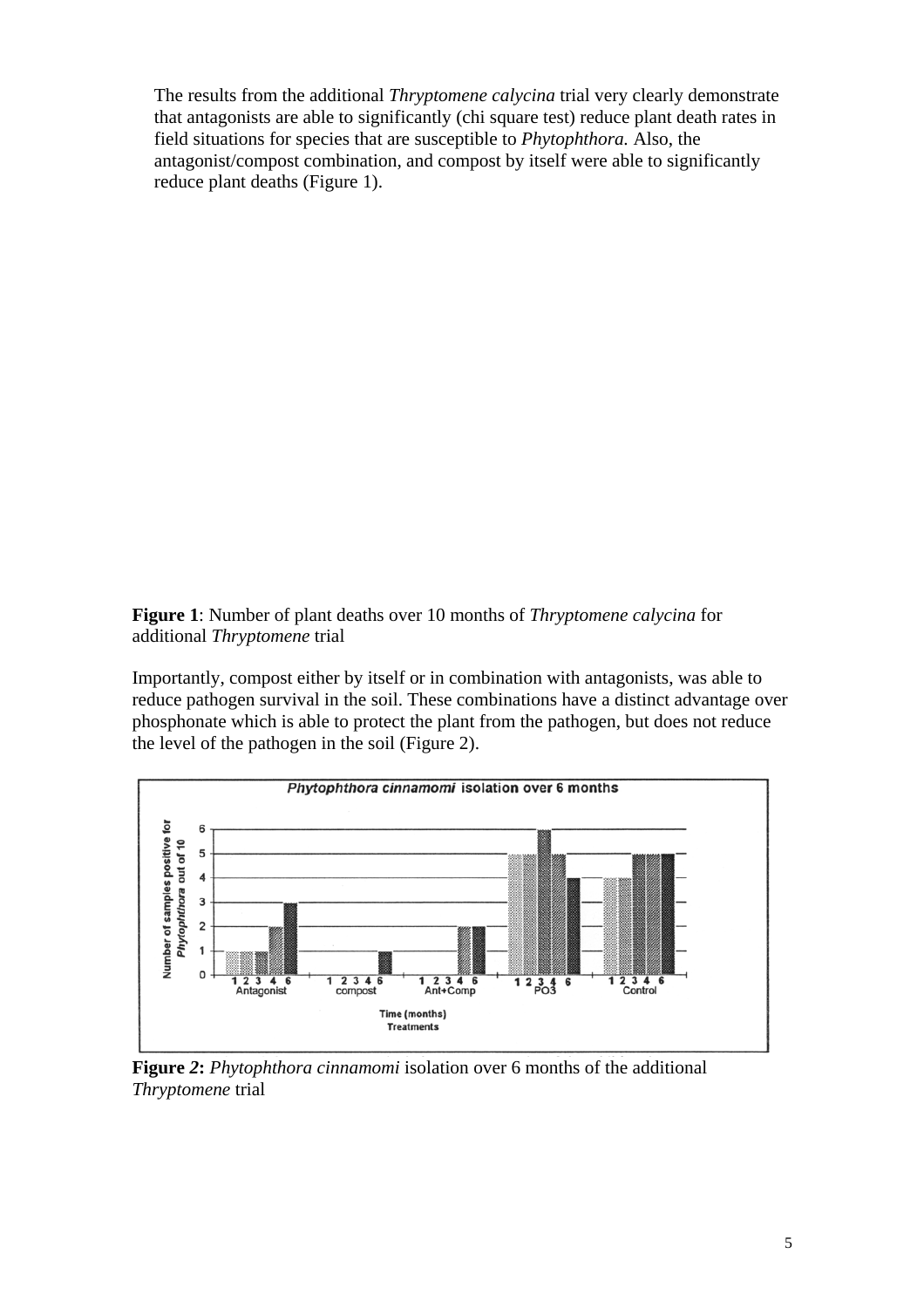It was also found that compost both with and without antagonists promoted better growth of the *Thryptomene calycina* as indicated by the number of branches (Figure 3). Branching was not promoted at all in the antagonist, phosphonate or control treatments.



**Figure 3:** Number of branches on the *Thryptomene calycina* plants over 6 months of the additional *Thryptomene* trial.

The results with phosphonate in this trial replicated those of the original trial, that is, phosphonate caused a significant reduction in plant deaths (Figure 1).

Table 1 summarises the effects of the different treatments.

| <b>Table 1:</b> Summary of the effects of the different treatments on plant survival, plant  |
|----------------------------------------------------------------------------------------------|
| growth, and detection of Phytophthora in the soil for the additional Thryptomene trial $(+)$ |
| increase; $0 = no$ effect; $- =$ decrease).                                                  |

| <b>Treatment</b>   | <b>Effect</b>               |              |                   |
|--------------------|-----------------------------|--------------|-------------------|
|                    | Plant survival<br>increased | Plant vigour | Pathogen survival |
| <b>Antagonist</b>  |                             |              |                   |
| Compost/antagonist |                             |              |                   |
| <b>Compost</b>     |                             |              |                   |
| Phosphonate        |                             |              |                   |

#### **3. Testing for phosphonate tolerance and effectiveness of phosphonate in protecting plant from** *Phytophthora cinnamomi*

The graphs in Figure 4 show plant deaths in *Phytophthora cinnamomi* infected pots at four different concentrations of phosphonate (0, 1, 2.5 and 5 g/1) for *Banksia grandis, Banksia spinulosa* and *Thryptomene calycina.* As expected, *Phytophthora*-related deaths occurred in the absence of phosphonate for all species. The high number of deaths at 5g/1 of phosphonate can be attributed to the toxicity of the chemical for the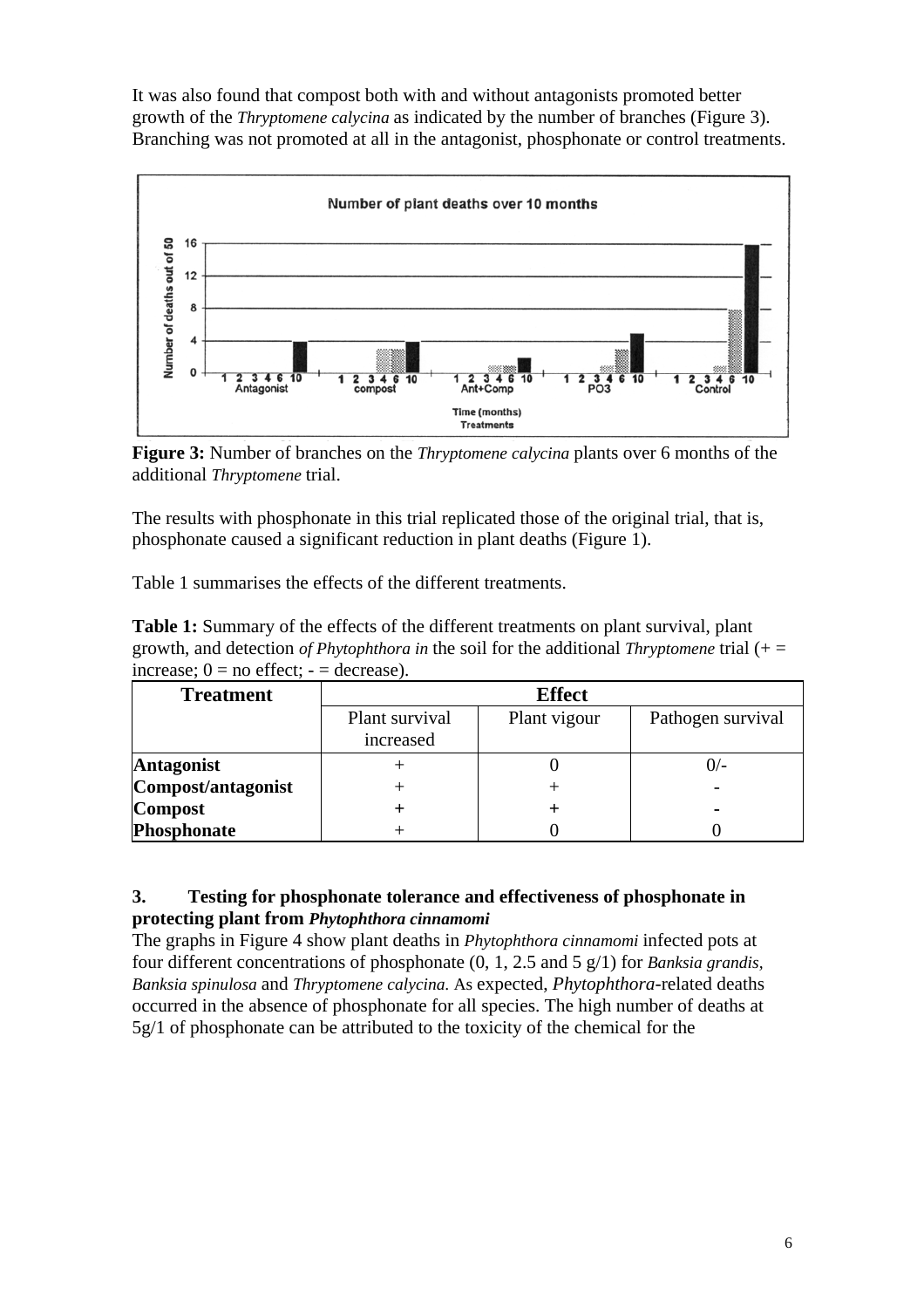three species. Plant deaths recorded for *Banksia grandis* and *Banksia spinulosa,* when grown in the absence of *Phytophthora cinnamomi,* are only recorded at the higher concentrations of phosphonate (Figure 5). However, the graphs of Figure 4 show that phosphonate protects the plant without toxic side-effects at 1 g/l. Indications of toxicity are evident at the higher concentration of 2.5g/l for both *Banksia spinulosa* and *Thryptomene calycina.* 



**Figure 4**: Plant deaths *of Banksia grandis, Banksia spinulosa,* and *Thryptomene calycina* when grown in the presence *of Phytophthora cinnamomi,* and at different concentrations of phosphonate  $(0, 1, 2.5, \text{ and } 5 \text{ g/l})$ .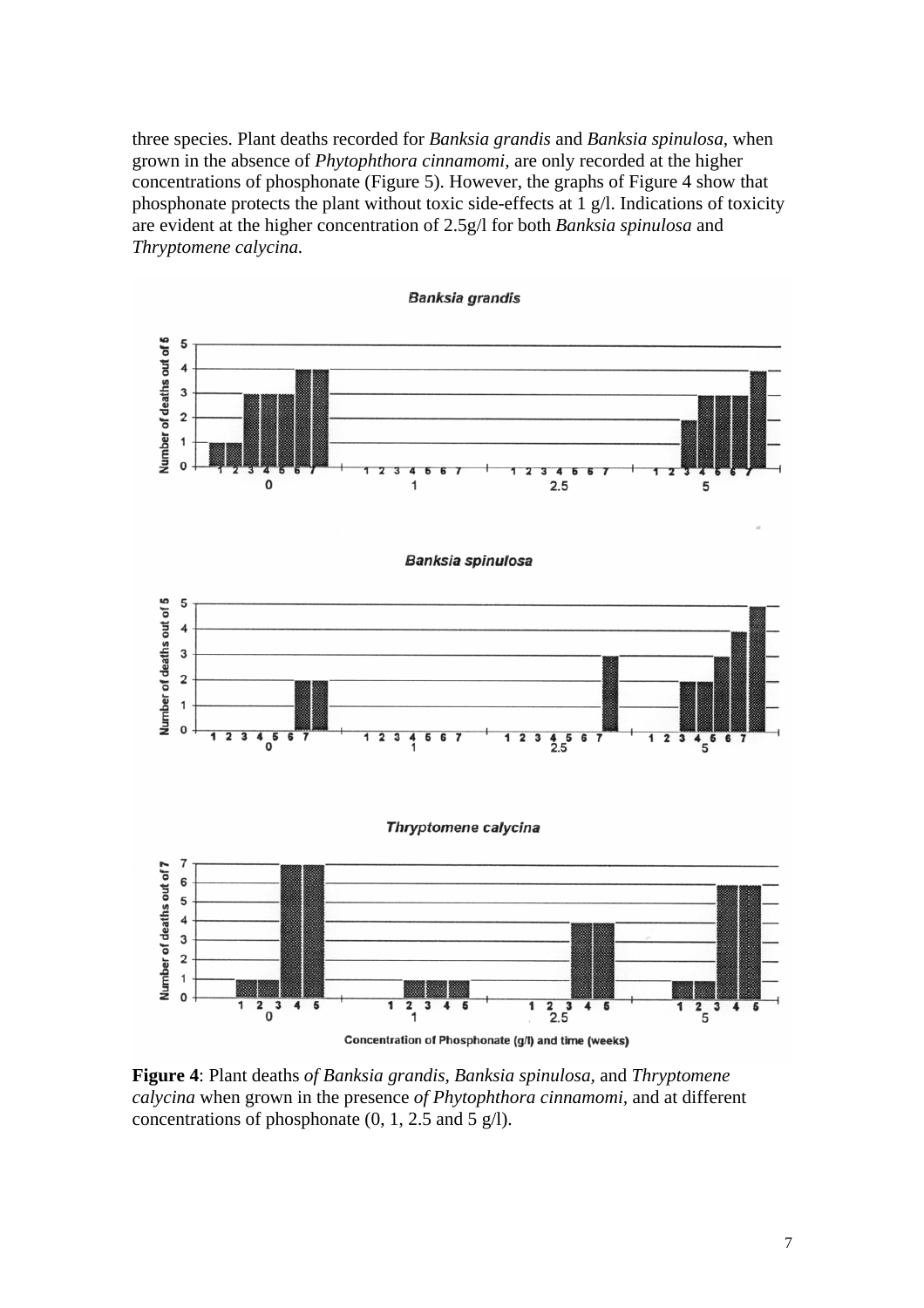

**Figure 5:** Plant deaths of *Banksia grandis* and *Banksia spinulosa* after dipping in different concentrations of phosphonate  $(0, 1, 2.5, \text{ and } 5 \text{ g}/1)$ 

#### **4. Phosphorus toxicity for** *Banksia spinulosa*

Earlier experimentation at the School of Botany *of* The University of Melbourne indicated that chicken manure compost was the best to eliminate *Phytophthora cinnamomi,* but percentages lower than 15% gave partial control. This level may be appropriate for many species, but for some species of Proteaceae the phosphorus content in the manure can be toxic. The results of stage one of the main field trial indicated that phosphorus toxicity was a problem for the two *Banksia* species. Results of phosphorus testing confirmed that composted plots did have high phosphorus levels (Figure 6).

A glasshouse pot trial was undertaken to determine the concentration of phosphorus that could be tolerated by *Banksia spinulosa,* and therefore the percentages of chicken manure that could be used. Figure 7 shows that phosphorus concentrations as low as 17 ppm (5% compost), cause toxicity in *Banksia spinulosa.*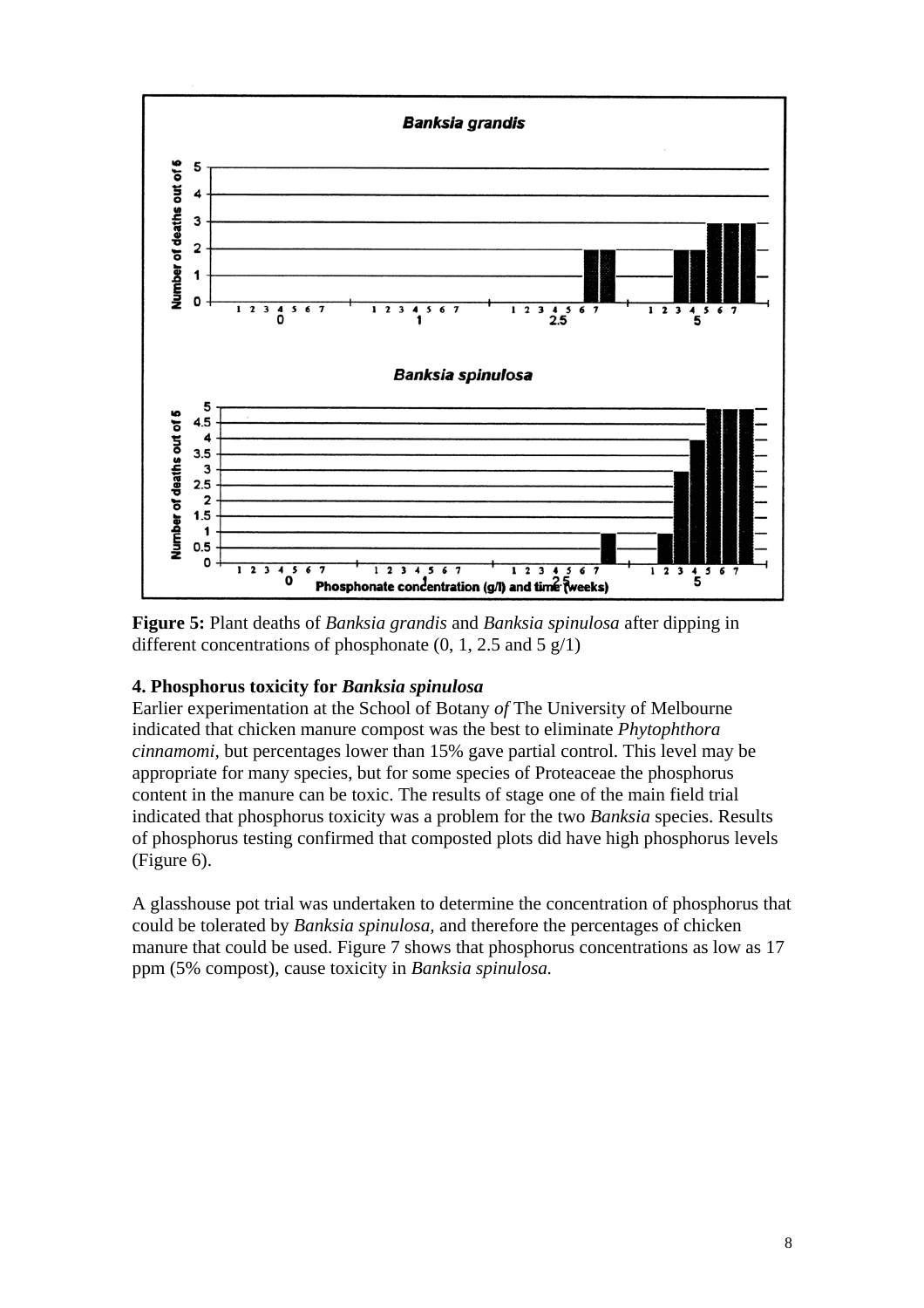

**Figure 7:** Plant deaths *of Banksia spinulosa* with different concentrations of phosphorus in the potting medium

#### **5. Microbial activity, organic matter content and pH**

Compost increases soil organic matter levels and stimulates microbial activity (Figure 8). Antagonist or phosphonate drenches do not significantly affect organic matter or soil microbial activity.



**Figure 8:** Microbial activity and organic matter content in the soils of the plots measured over a 12 month period from the start of stage one of the main trial.

The different treatments did not affect the pH of the soil (Figure 9)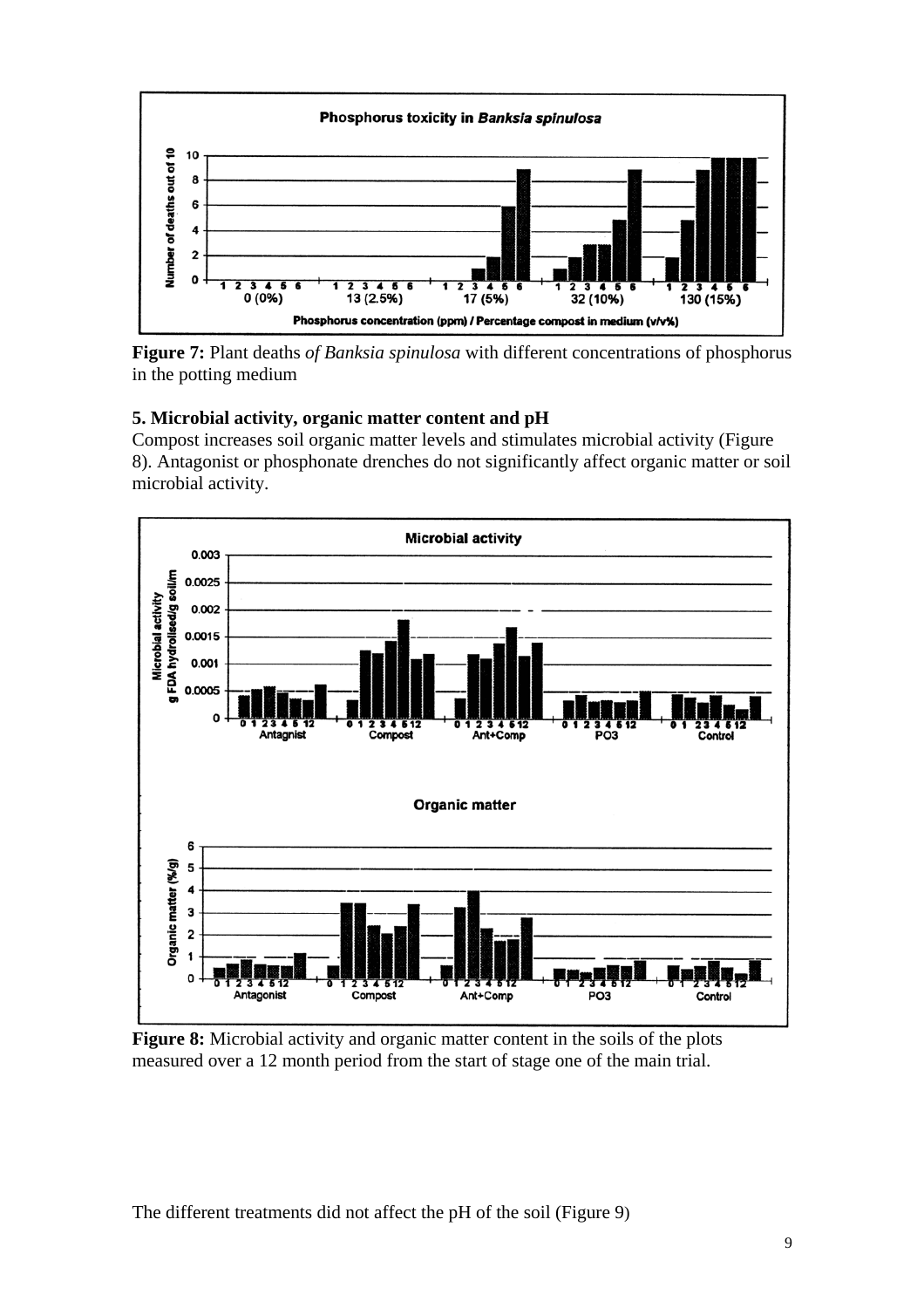

**Figure 9:** pH of the soils of the plots measured over a 12 month period from the start of stage one of the main trial.

## **Discussion**

*Phytophthora cinnamomi,* when introduced into areas beyond its natural distribution, can cause devastation of natural flora. In horticultural situations it can be equally harmful, destroying important cultural landscapes or limiting the full potential of new ones by restricting the taxa that can be grown.

In recent years, phosphonate has been used as a chemical treatment for *Phytophthora cinnamomi* dieback, and the results from this trial support its efficacy in doing so for *Banksia grandis, Banksia spinulosa* and *Thryptomene calycina.* Phosphonate consistently protected all three susceptible species against *Phytophthora cinnamomi*  over consecutive seasons in the original trial, and over one season in the *Thryptomene*  trial.

Concentrations of 1 g/l of phosphonate protected *Banksia grandis, Banksia spinulosa*  and *Thryptomene calycina* against *Phytophthora cinnamomi* dieback, without causing phytotoxicity damage. Toxicity was observed at concentrations of 2.5 g/1 or above in each species. These results match the effective, but safe levels determined for other species such as *Xanthorrhoea australis Xanthorrhoea minor,* and *Epacris impressa* that have been determined at the School of Botany of The University of Melbourne.

Phosphonate does not offer all the answers however. This trial has shown that phosphonate protects the plant, but leaves the *Phytophthora cinnamomi* population in the soil intact. Thus, phosphonate does not diminish the reservoir of inoculum remaining in the soil. This reservoir of inoculum forms the basis for disease outbreaks in the following spring, necessitating further fungicide treatments.

As a result of this trial the potential for using a biological control for *Phytophthora* in field situations has become a reality. Antagonists to *Phytophthora cinnamomi* have been shown to reduce mortality of *Thryptomene calycina* due to *Phytophthora cinnamomi,*  when applied to infested soils. More importantly, antagonists, particularly in combination with compost, and compost by itself, offer a distinct advantage over phosphonate by reducing the survival of *Phytophthora cinnamomi* in the soil. Compost, with or without added antagonists, offers an additional advantage by promoting plant growth as indicated by the increased branching in *Thryptomene.* Increased root vigour allows quicker recovery following damage caused by pathogen attack. As a result, foliar symptoms such as wilting and dieback are less severe.